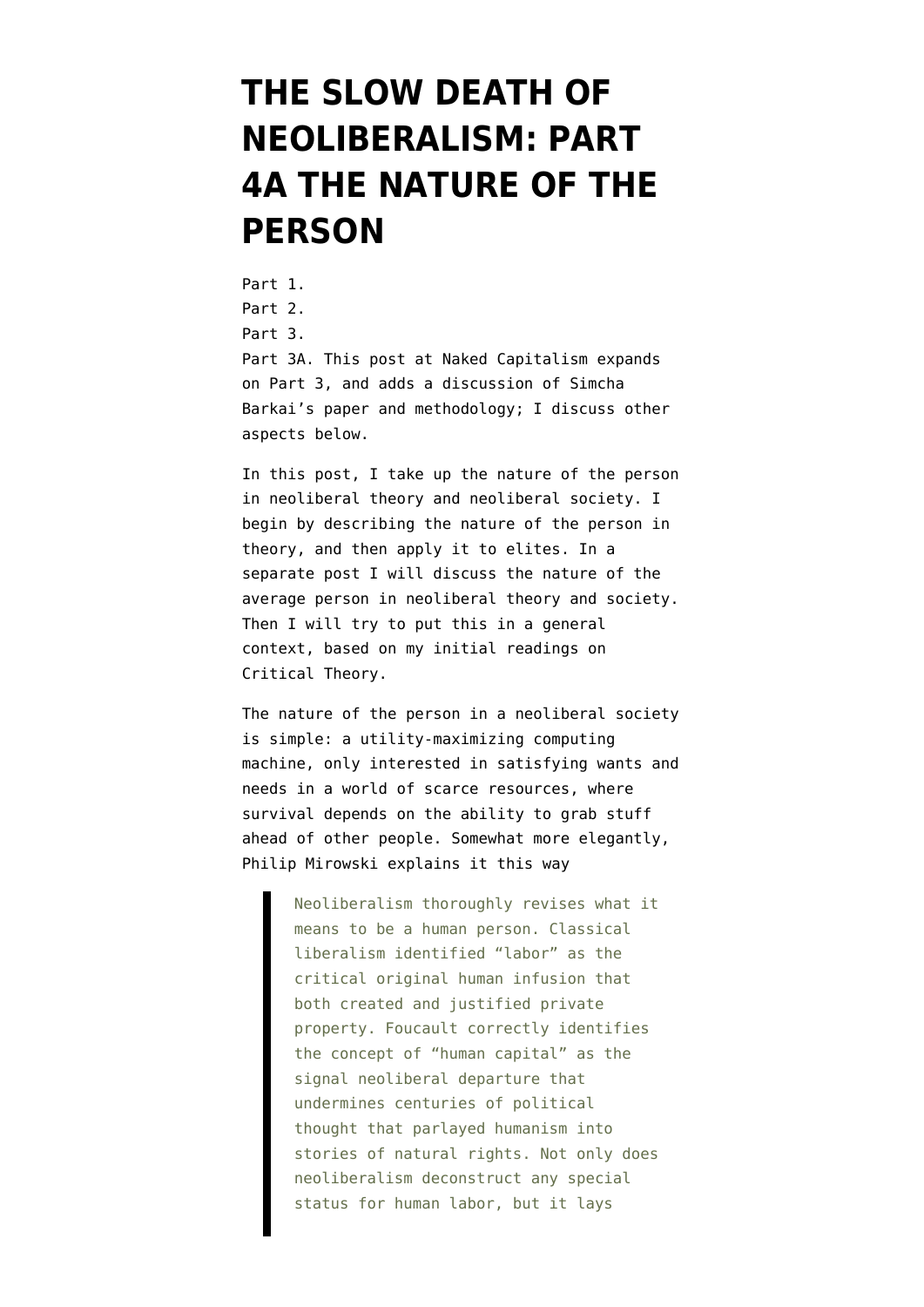waste to older distinctions between production and consumption rooted in the labor theory of value, and reduces the human being to an arbitrary bundle of "investments," skill sets, temporary alliances (family, sex, race), and fungible body parts. "Government of the self " becomes the taproot of all social order, even though the identity of the self evanesces under the pressure of continual prosthetic tinkering; this is one possible way to understand the concept of "biopower." Under this regime, the individual displays no necessary continuity from one "decision" to the next. The manager of You becomes the new ghost in the machine.

Mirowski could be describing corporations: they are in fact the Platonic Ideal of this version of human nature. They have only one goal: to succeed in the market, whatever that is, by grabbing everything they can, money, power, resources, everything. We should all aspire to be like corporations.

In the neoliberal universe, the market, whatever that is, is the perfect computer. It balances all desires with money and spits out the perfect answer. The market can do no wrong. It disciplines everyone to its demands. There is no need for external government oriented regulation. Any regulation will simply make everything worse. In fact, there is no need for or room for democratic control of any kind. The market also selects our leaders, as Thorstein Veblen observed over a century ago.

We've been living under this intellectual regime for half a century now, and we can see its impact all around us. On the corporate side let's look at two of the main theoretical innovations, Robert Bork's antitrust revisions and Richard Posner's Law and Economics movement.

As far back as 1960, Bork was [fretting](https://www.washingtonpost.com/news/wonk/wp/2012/12/20/antitrust-was-defined-by-robert-bork-i-cannot-overstate-his-influence/) that socialism would be enforced on the US through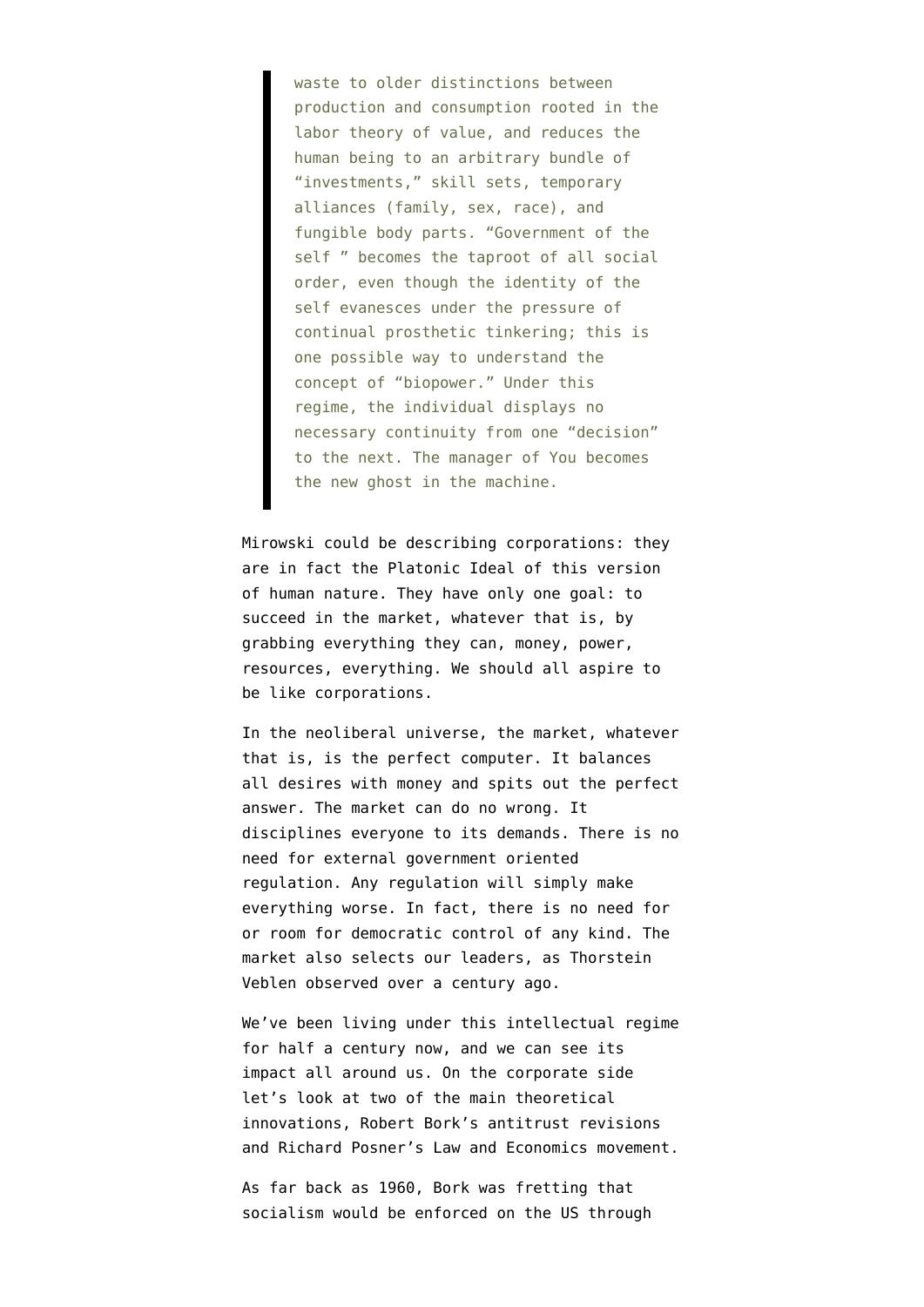antitrust law. In his seminal 1978 book, *The Antitrust Paradox*, he claimed that the purpose of the Sherman Act, the crucial antitrust law, was to protect consumer welfare, and that the existing law protected inefficient firms and thus drove up consumer prices. That view was adopted by the Supreme Court in 1979. Supposedly it would protect consumers better than prior law focused on the dangers of concentrated money and power.

A recent paper by Simcha Barkai shows how that worked out. Barkai is now a professor at the London School of Economics. His paper, *Declining Labor and Capital Shares*, is [here.](http://home.uchicago.edu/~barkai/doc/BarkaiDecliningLaborCapital.pdf) The first two sections and the conclusion lay out the thesis in English, not econspeak. The labor share is declining. The cost of capital is low and little additional capital has not been added to the existing depreciating stock, so the capital share is low. Profits are up in an amount sufficient to cover both drops. The profit share has risen because of increased concentration, which occurred because of the adoption of Bork's opinion. See Part 3A, Observations.

> Across specifications, the profit share (equal to the ratio of profits to gross value added) has increased by more than 12 percentage points. To offer a sense of magnitude, the value of this increase in profits amounts to over \$1.1 trillion in 2014, or \$14 thousand for each of the approximately 81 million employees of the non-financial corporate sector. P. 3.

Profits go to the owners of firms, who distribute the money as they see fit. Profits are not distributed to the 99%; they go to shareholders and top management. This is terrible for consumers, whose wages have stagnated while profits soar. Bork was totally wrong, and wrong in ways that hurt people and society.

The second neoliberal innovation is the Law and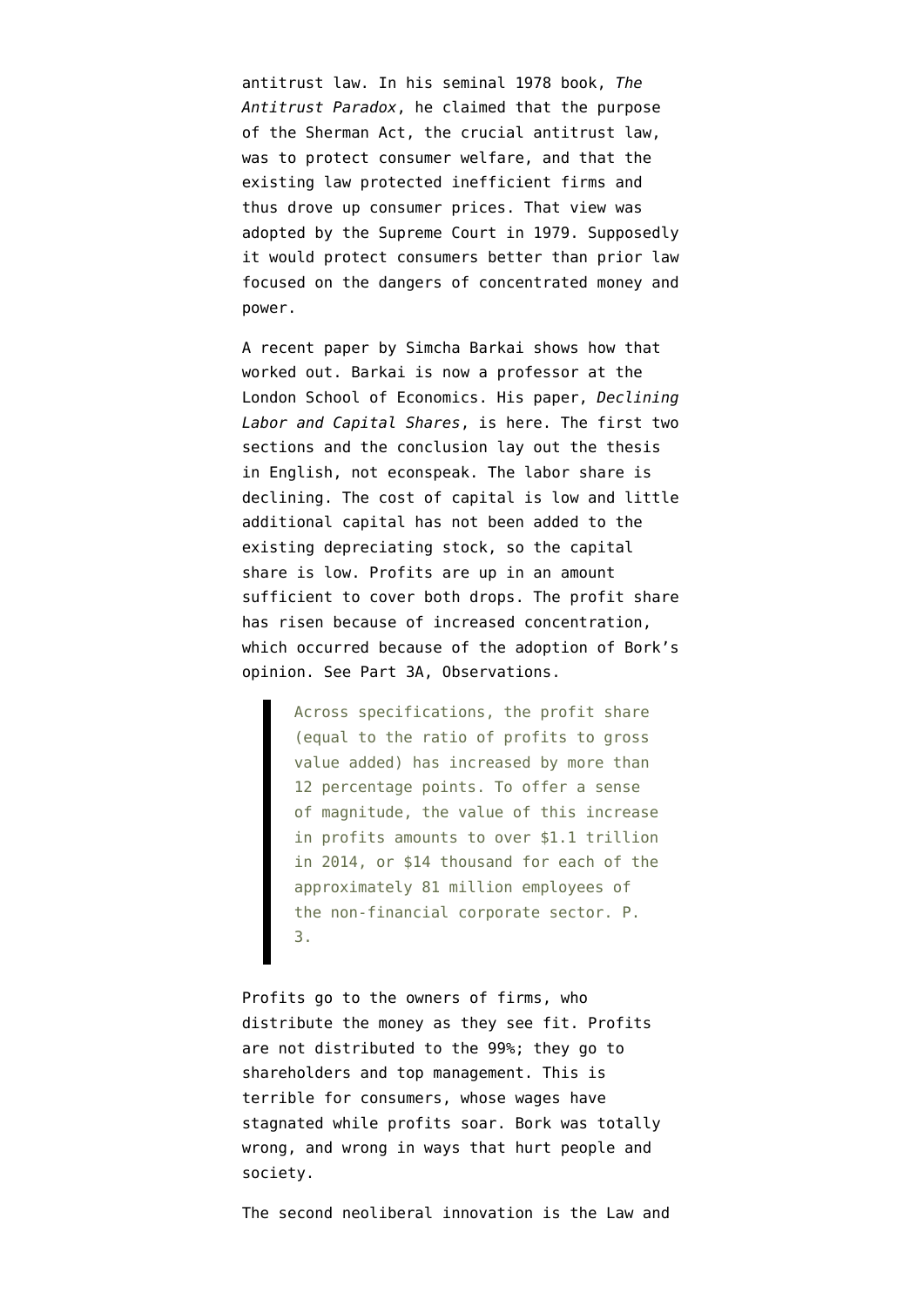Economics Movement, driven by Richard Posner, recently retired from the Seventh Circuit. This is from a [1987 speech](https://www.jstor.org/stable/1805421?seq=1#page_scan_tab_contents) he gave at the American Economic Association, behind pay-wall but available through your local library. According to Posner, these are the basic premises of Law and Economics:

> 1) People act as rational maximizers of their satisfactions in making such nonmarket decisions as whether to marry or divorce, commit or refrain from committing crimes, make an arrest, litigate or settle a lawsuit, drive a car carefully or carelessly, pollute (a nonmarket activity because pollution is not traded in the market), refuse to associate with people of a different race, fix a mandatory retirement age for employees.

> 2) Rules of law operate to impose prices on (sometimes subsidize) these nonmarket activities, thereby altering the amount or character of the activity.

A third premise, discussed at greater length later, guides some research in the economics of nonmarket law:

3) Common law, (i.e., judge-made) rules are often best explained as efforts, whether or not conscious, to bring about either Pareto or Kaldor-Hicks efficient outcomes. P. 5

You can find [my discussion](https://shadowproof.com/2010/09/11/more-economist-foolishness-the-kaldor-hicks-criterion/) of Kaldor-Hicks efficiency here, with a link to a discussion of Pareto Efficiency. Posner is quite [serious](https://shadowproof.com/2010/09/11/more-economist-foolishness-the-kaldor-hicks-criterion/) about this.

/

This is from [Posner's] 1985 article in the [Columbia Law Review,](http://www.masonlec.org/site/rte_uploads/files/Shepherd_Posner%20Economic%20Theory.pdf) *An Economic Theory of the Criminal Law*:

My analysis can be summarized in the following propositions: